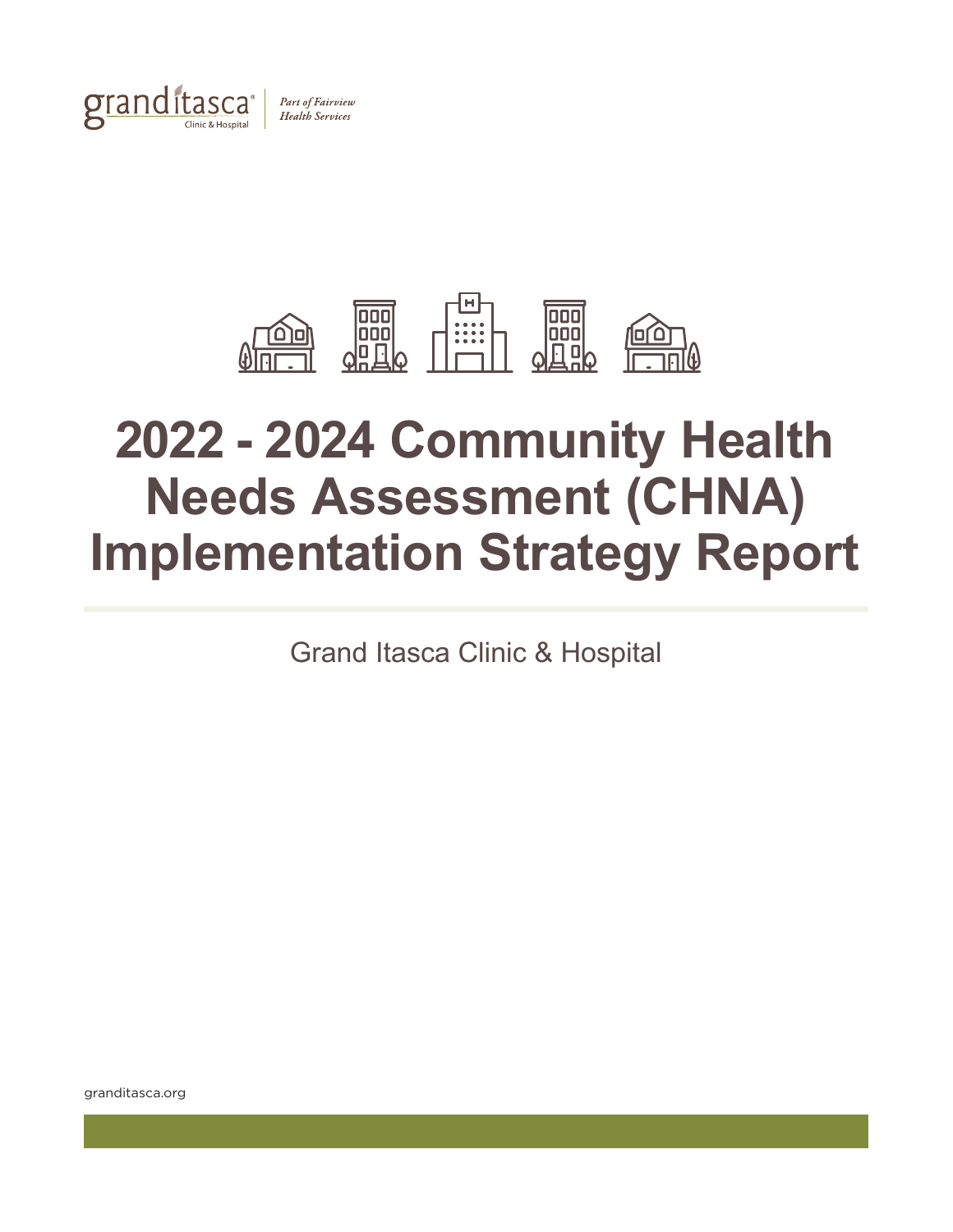

# **Table of contents**

| Grand Itasca Clinic and Hospital 2022-2024 CHNA implementation strategies, anticipated |  |
|----------------------------------------------------------------------------------------|--|
|                                                                                        |  |
|                                                                                        |  |
|                                                                                        |  |
|                                                                                        |  |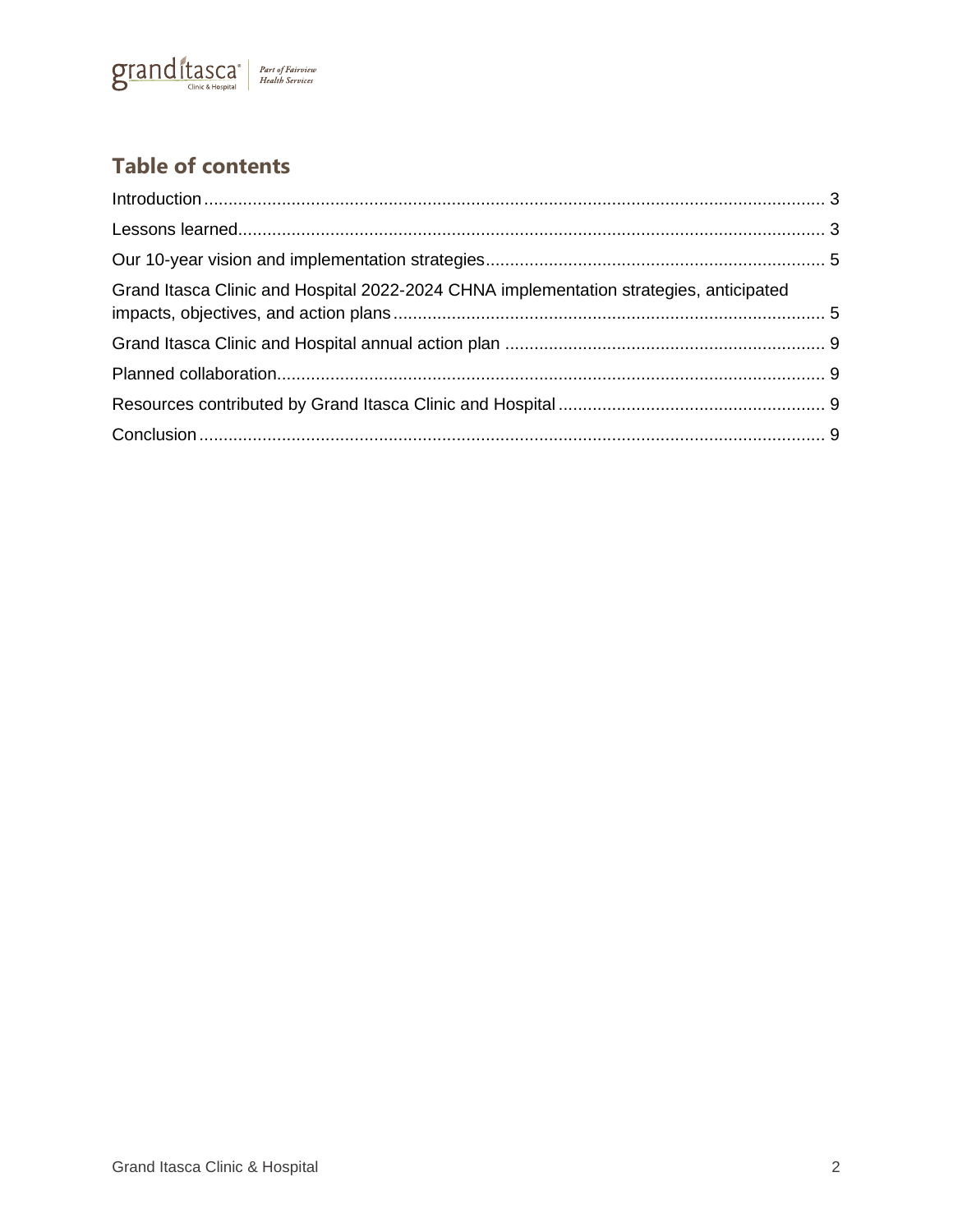

# <span id="page-2-0"></span>**Introduction**

Fairview Health Services is guided by a deep and abiding commitment to our patients, our employees, and the communities we serve. Our ongoing efforts to embed the values of diversity, equity, and inclusion throughout our organization is a crucial part of the way we demonstrate that commitment. Over the course of 2021, Fairview's hospitals and medical centers, including Grand Itasca Clinic and Hospital, conducted our Community Health Needs Assessment (CHNA) process to determine our priority needs and our response. As part of this process, we listened and learned much about our community's most pressing needs. Through those conversations, and supported by community data, we prioritized the following needs:

| <b>Priority needs</b>                                           |                                                     |                                                                  |  |
|-----------------------------------------------------------------|-----------------------------------------------------|------------------------------------------------------------------|--|
| <b>Navigating and</b><br>accessing care and<br><b>resources</b> | <b>Healing, connectedness,</b><br>and mental health | <b>Addressing structural</b><br>racism and barriers to<br>equity |  |

We also identified two priority populations particularly affected by systemic inequities:

This CHNA Implementation Strategy Report outlines the major strategies and actions we will deploy throughout the 2022-2024 assessment cycle.

For more details about our priority needs and the priority populations as they relate to Grand Itasca Clinic and Hospital, please see the [2021 Community Health Needs Assessments.](https://www.fairview.org/our-community-commitment/local-health-needs)

| Across the lifespan, rural to urban |                             |  |  |
|-------------------------------------|-----------------------------|--|--|
| <b>Racial or ethnic populations</b> | <b>Persons experiencing</b> |  |  |
| experiencing health disparities     | poverty                     |  |  |

## <span id="page-2-1"></span>**Lessons learned**

The current generation will be the first generation in American history to experience shorter life expectancy than their parents did.<sup>1</sup> Over the past decade, rates of poverty, food insecurity, isolation, mental illness, addiction, and other determinants of poor health have continued to rise and these do not impact everyone equally – Minnesota has some of the nation's largest racial, ethnic, and geographic health inequities.

To impact these devastating trends, we must respond in ways that align with the factors that research has shown to have a significant effect on an individual's health and wellbeing. Studies estimate that eighty percent of a person's health outcomes are influenced by factors outside a healthcare setting,<sup>2</sup> and a person's zip code matters more than their genetic code when it comes to long-term health.<sup>3</sup> Given these realities, our response must reach outside the health system's walls and must focus on those experiencing health inequities to be most effective.

Since the 2010 passage of the Affordable Care Act, our health system has engaged in four CHNA cycles. During each cycle, we have found the same or similar needs have existed for our communities. This means that our communities have largely faced the same challenges for more than a decade – and that despite our efforts to address these issues, these problems are not relenting. In fact, in many cases, these conditions have worsened over the past decade. Over the past 10 years of responding to our communities' biggest needs we have learned important lessons which have guided us in the development of our Fairview Health Services 2022-2024 implementation strategies.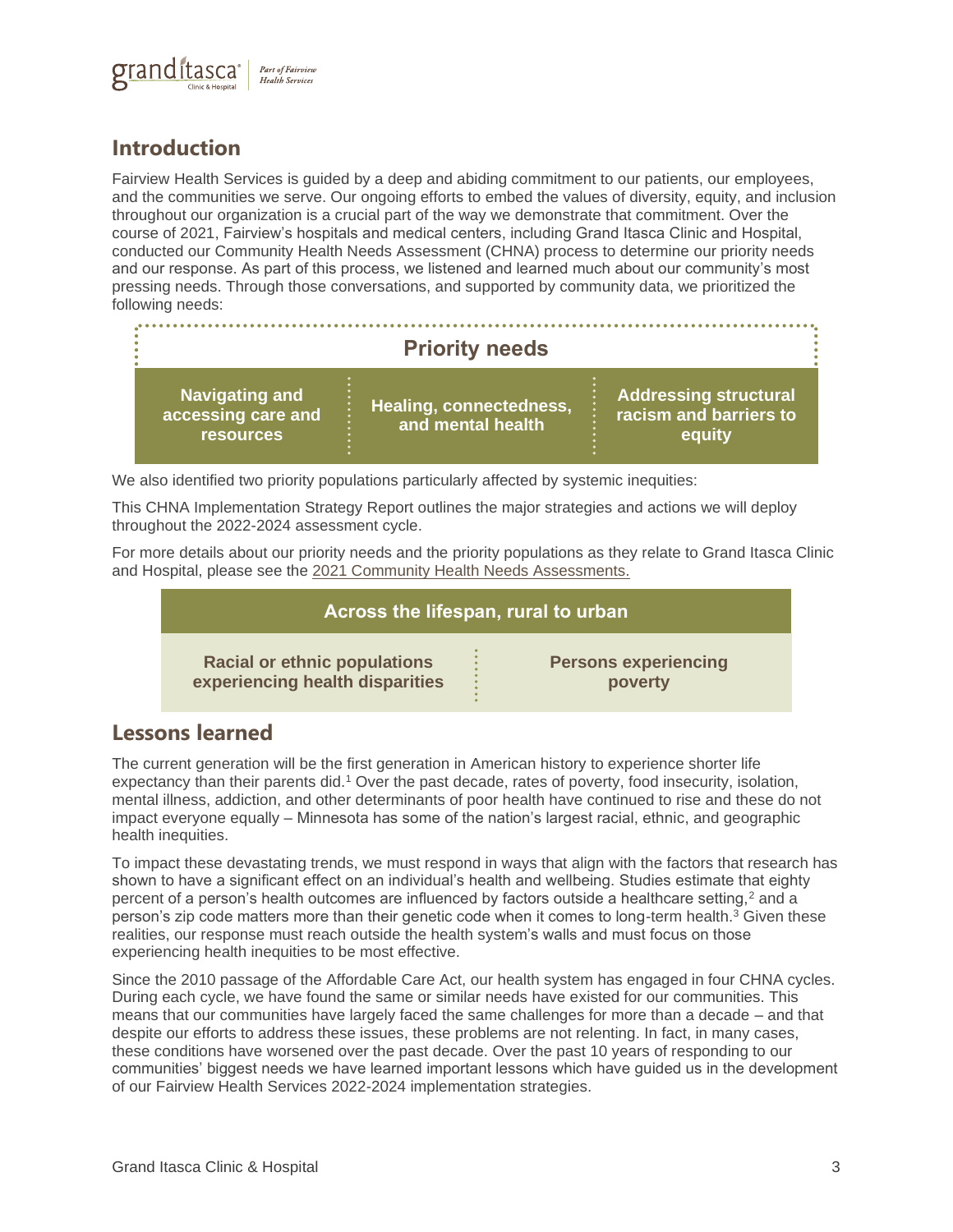#### **Lesson 1**

## **Despite best efforts, health needs and health inequities continue to grow and deepen**

To create meaningful change for our communities' most pressing needs we must focus on the social determinants of health and the root causes of health inequities and health disparities affecting our community. It is essential we learn from those who are most impacted by inequities – not just for their descriptions of the problem but for their guidance and partnership in building solutions.

#### **Lesson 2**

## **Collective action is critical**

We cannot do this work alone, but must engage, build capacity, and partner with others to make a real lasting difference. As an Anchor Institution, the fourth largest employer in Minnesota, and a system of hospitals, medical centers, and clinics that span Minnesota's geography, our internal systemwide policy and system change efforts to address our priority needs for our employees, patients, and broader community will have a significant impact on social determinants of health statewide.

#### **Lesson 3**

### **Transformational change requires sustained and focused commitment**

The systemic issues and prioritized needs identified in our 2021 CHNA are complex and so deeply rooted that they cannot be solved in the three years that this Implementation Strategy Report covers. They require a long-term approach that will span multiple assessment cycles. This gives us the time necessary to invest in building community capacity and to co-develop responses with those most impacted by health disparities and discrimination.

In response to our lessons learned, this CHNA Implementation Strategy Report outlines what we will set to accomplish in the years to come:

- Put forth a Fairview Health System 10-year vision and the first in a series of consecutive CHNA implementation strategies and plans that will build over the decade to work toward that vision.
- Build the infrastructure, policies, and practices that enable community voice to inform and influence our organization
- Expand, align, and invest in existing and innovative initiatives and programs that address the social determinants of health
- Focus our efforts on building community capacity with the communities and individuals most impacted by health inequities
- Implement an evaluation plan that is informed by community, minimizes participant burden, and results in meaningful and actionable data and insights.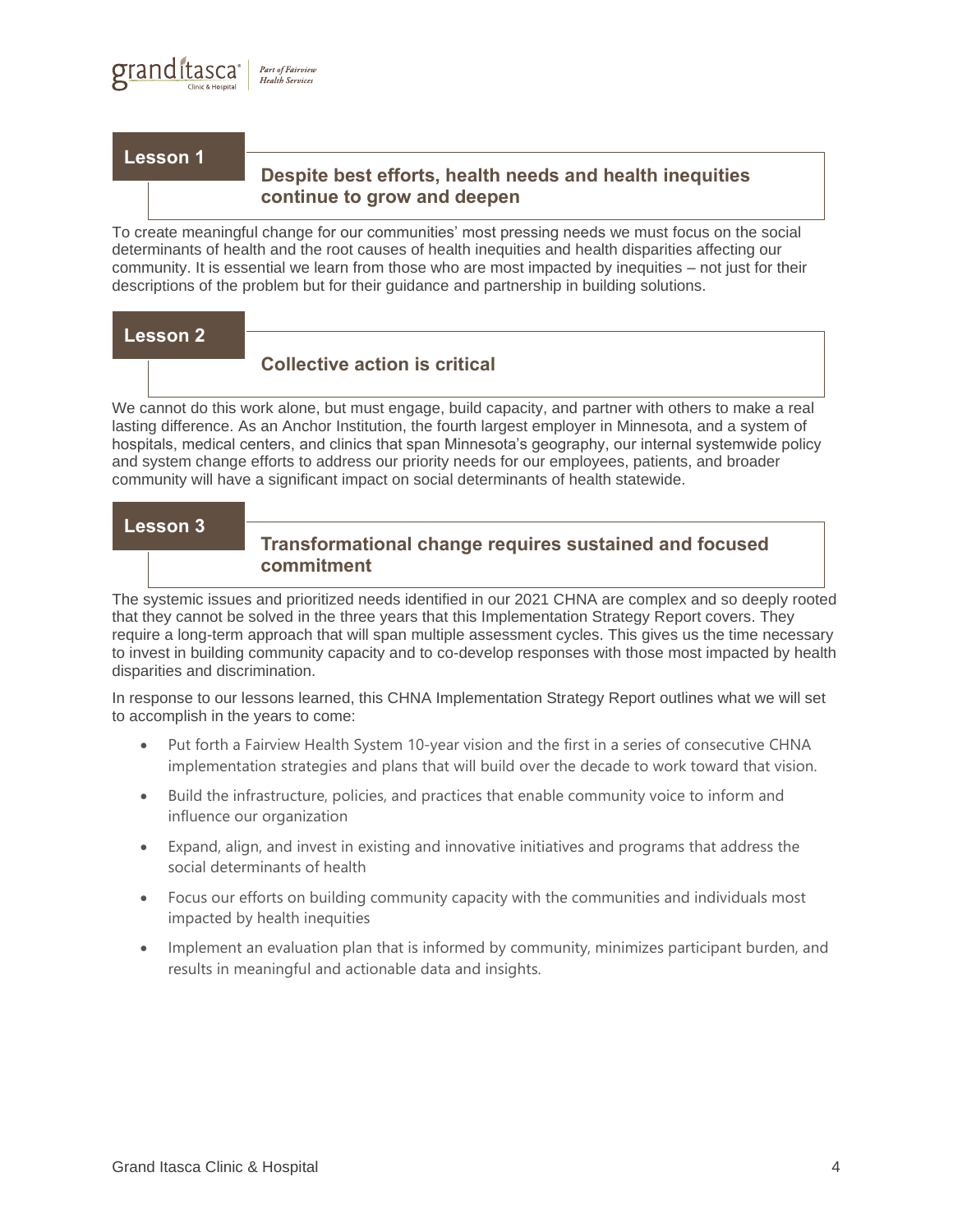

# <span id="page-4-0"></span>**Our 10-year vision and implementation strategies**



The three strategies that will guide our work are:



Each of these strategies will help to address the priority need areas in distinct ways while collectively moving us closer to our vision of increased community health equity.

# <span id="page-4-1"></span>**Grand Itasca Clinic and Hospital 2022-2024 CHNA implementation strategies, anticipated impacts, objectives, and action plans**

For this three-year cycle, we are implementing our vision and strategies to work toward distinct anticipated impacts. The table on the next page outlines the ties between Grand Itasca Clinic and Hospital CHNA implementation strategies, anticipated impacts, objectives, and key responses.

For each priority needs, the key barriers that helped us to focus our response are identified in the table on the following pages.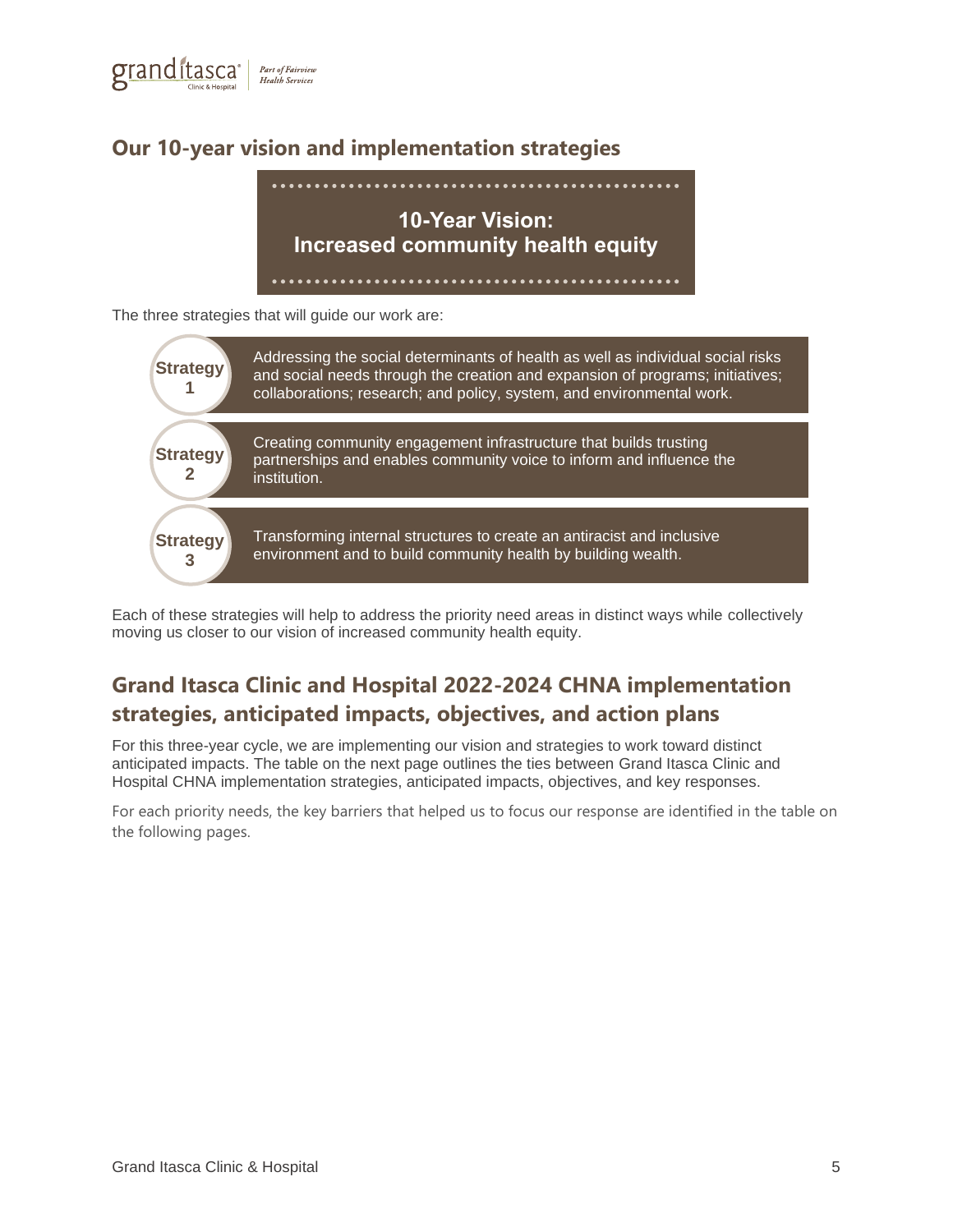## **CHNA priority need: Navigating and accessing care and resources**

#### **Identified key barriers**

- Complexity of systems including health care, government, and education
- Cultural barriers
- Problems with distance to services, including challenges with technology, broadband access, and transportation
- Lack of trust in health care systems

| <b>CHNA implementation strategy</b>                                                                                                                                                                                                                     | <b>Anticipated impact</b>                                                                                                                                                          | <b>Objectives</b>                                                                                                                                                   | <b>Key responses</b>                                                                                                                                                                                                                                                 |
|---------------------------------------------------------------------------------------------------------------------------------------------------------------------------------------------------------------------------------------------------------|------------------------------------------------------------------------------------------------------------------------------------------------------------------------------------|---------------------------------------------------------------------------------------------------------------------------------------------------------------------|----------------------------------------------------------------------------------------------------------------------------------------------------------------------------------------------------------------------------------------------------------------------|
| Strategy 1: Addressing the social<br>determinants of health as well as<br>individual social risks and social<br>needs through the creation and<br>expansion of programs; initiatives;<br>collaborations; and policy, system,<br>and environmental work. | Remove barriers to care by<br>providing community-placed<br>care, co-located services, and<br>navigation supports that address<br>cultural barriers.                               | Increased trust and<br>equitable access to health<br>care and resources for<br>community members.                                                                   | Action plan that include:<br>Community specific programs<br>and initiatives<br>System wide programs and<br>initiatives offered<br>collaboratively with all Fairview<br>hospitals and medical centers<br>Key initiatives:<br>Partner with Project Care Free<br>Clinic |
|                                                                                                                                                                                                                                                         | Develop, grow, and sustain<br>programs, educational offerings,<br>partnerships, and initiatives,<br>address barriers related to<br>navigating and accessing care<br>and resources. | Increased awareness of,<br>knowledge about, and<br>access to healthcare and<br>community-based resources<br>that support opportunities for<br>health and wellbeing. | Action plan that include:<br>Community specific programs<br>and initiatives                                                                                                                                                                                          |
| Strategy 2: Creating community<br>engagement infrastructure that<br>builds trusting partnerships and<br>enables community voice to inform<br>and influence the institution.                                                                             | Build and expand feedback<br>systems for patients and<br>community members; embed<br>process improvement in the<br>health system's response to<br>community voice.                 | Increased patient trust in,<br>and satisfaction with,<br>services by engaging<br>patients and community<br>members and responding to<br>needs.                      | Community collaboratives with<br>Second Harvest, Itasca County<br>Public Health, area school districts,<br>as well as numerous others.                                                                                                                               |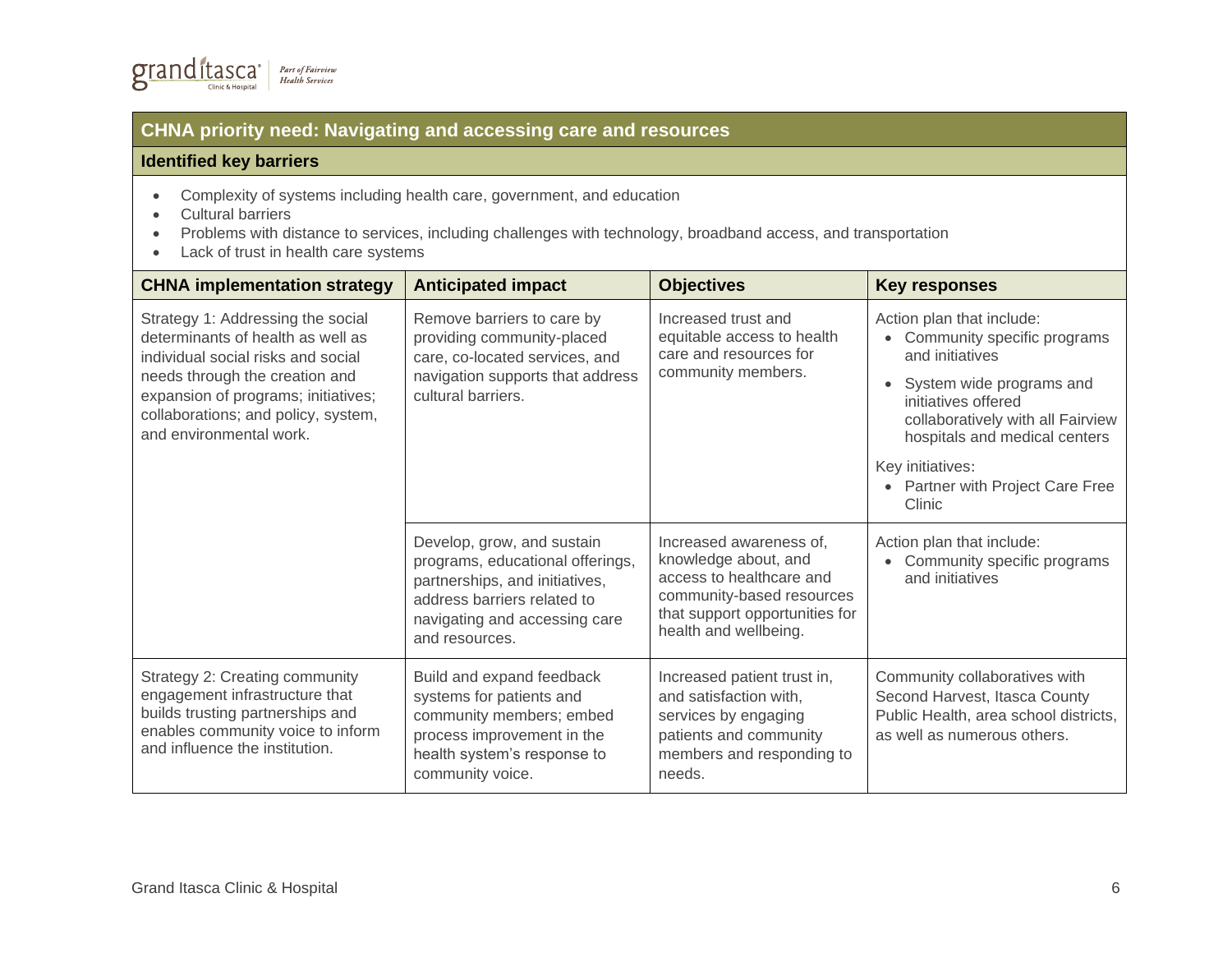## **CHNA priority need: Healing, connectedness, and mental health**

### **Identified key barriers**

- Social isolation
- Generational trauma and impact of discrimination
- Lack of mental health resources and services
- Youth mental health

| <b>CHNA implementation strategy</b>                                                                                                                                                                                                                     | <b>Anticipated impact</b>                                                                                                                                                                     | <b>Objectives</b>                                                                                                                                                      | <b>Key responses</b>                                                                                                                                                                                                                                                                                                                                                                |
|---------------------------------------------------------------------------------------------------------------------------------------------------------------------------------------------------------------------------------------------------------|-----------------------------------------------------------------------------------------------------------------------------------------------------------------------------------------------|------------------------------------------------------------------------------------------------------------------------------------------------------------------------|-------------------------------------------------------------------------------------------------------------------------------------------------------------------------------------------------------------------------------------------------------------------------------------------------------------------------------------------------------------------------------------|
| Strategy 1: Addressing the social<br>determinants of health as well as<br>individual social risks and social<br>needs through the creation and<br>expansion of programs; initiatives;<br>collaborations; and policy, system,<br>and environmental work. | Develop, grow, and sustain<br>programs, educational offerings,<br>partnerships, and initiatives,<br>address barriers to healing,<br>connectedness and mental<br>health.                       | Increased opportunities for<br>social connection and for<br>growing and maintaining long-<br>term partnerships/relationships.                                          | Action plan that include:<br>Community specific<br>programs and initiatives<br>System wide programs and<br>initiatives offered<br>collaboratively with all<br>Fairview hospitals and<br>medical centers<br>Key initiatives:<br>• Suicide Prevention<br>Psychological First Aid and<br>$\bullet$<br>Juniper classes<br>Implementation of Code<br>$\bullet$<br>Lavender for employees |
| Strategy 3: Transforming internal<br>structures to create an antiracist and<br>inclusive environment and to build<br>community health by building wealth.                                                                                               | Build internal and external<br>processes and structures to<br>provide spaces that are safe and<br>welcoming to all, responsive to<br>community needs, and based on<br>a culture of inclusion. | Increased access to safe,<br>therapeutic, and culturally<br>appropriate healing and mental<br>wellness resources for<br>employees, patients, and<br>community members. | Healing, Opportunity, People,<br>and Equity (HOPE) Commission                                                                                                                                                                                                                                                                                                                       |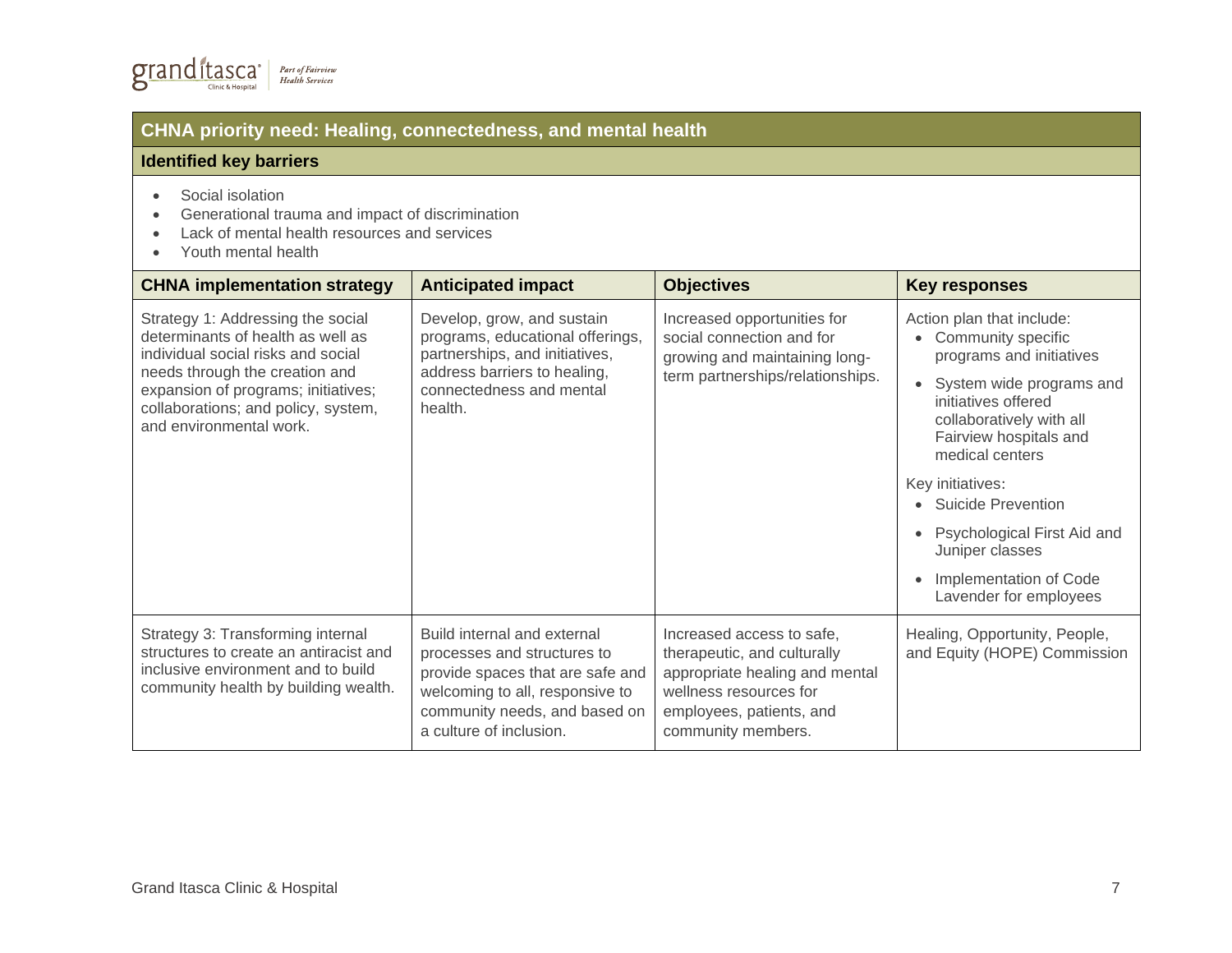## **CHNA priority need: Addressing structural racism and barriers to equity**

#### **Identified key barriers**

|  |  | Food insecurity |
|--|--|-----------------|
|--|--|-----------------|

- Poverty and income disparities
- Job disparities
- 
- Housing insecurity
- Limited, deficit-based way of determining community need that does not always center and involve those impacted
	- Discrimination and barriers face by members of minoritized racial and ethnic populations

| <b>CHNA implementation strategy</b>                                                                                                                                                                                                                     | <b>Anticipated impact</b>                                                                                                                                           | <b>Objectives</b>                                                                                                                                                   | <b>Key responses</b>                                                                                                                                                                                                                                             |
|---------------------------------------------------------------------------------------------------------------------------------------------------------------------------------------------------------------------------------------------------------|---------------------------------------------------------------------------------------------------------------------------------------------------------------------|---------------------------------------------------------------------------------------------------------------------------------------------------------------------|------------------------------------------------------------------------------------------------------------------------------------------------------------------------------------------------------------------------------------------------------------------|
| Strategy 1: Addressing the social<br>determinants of health as well as<br>individual social risks and social<br>needs through the creation and<br>expansion of programs; initiatives;<br>collaborations; and policy, system,<br>and environmental work. | Develop, grow, and sustain<br>programs, educational offerings,<br>partnerships, and initiatives, to<br>address structural racism and<br>barriers to equity.         | Increased access to healthy,<br>culturally responsive food and<br>education.                                                                                        | Action plan that include:<br>• Community specific<br>programs and initiatives<br>• System wide programs and<br>initiatives offered<br>collaboratively with all<br>Fairview hospitals and<br>medical centers<br>Key initiatives:<br>• Food insecurity programming |
| Strategy 2: Creating community<br>engagement infrastructure that builds<br>trusting partnerships and enables<br>community voice to inform and<br>influence the institution                                                                              | Create sustainable structures to<br>convene and engage community<br>voice around addressing social<br>determinants of health.                                       | Established, formal structure for<br>community voice to provide<br>insights on, and influence,<br>clinical care, operations, and our<br>response to community need. | Community collaboratives with<br>Second Harvest, Itasca County<br>Public Health, area school<br>districts, as well as numerous<br>others.                                                                                                                        |
| Strategy 3: Transforming internal<br>structures to create an antiracist and<br>inclusive environment and to build<br>community health by building wealth.                                                                                               | Using an antiracist approach,<br>work to identify and eliminate<br>racism by changing systems,<br>organizational structures,<br>policies, practices, and attitudes. | More equitable outcomes,<br>inclusive environments, and<br>positive experiences for our<br>patients, employees, and<br>communities.                                 | Healing, Opportunity, People,<br>and Equity (HOPE) Commission<br>Key initiatives:<br>• Colored Lines documentary<br>screenings for leadership                                                                                                                    |
|                                                                                                                                                                                                                                                         | Leverage everyday business<br>practices to build community<br>wealth, promoting economic and<br>racial equity and justice.                                          | Increased high quality job<br>opportunities for community<br>members; more local purchasing<br>from, and investing in, local<br>organizations.                      | Healing, Opportunity, People,<br>and Equity (HOPE)                                                                                                                                                                                                               |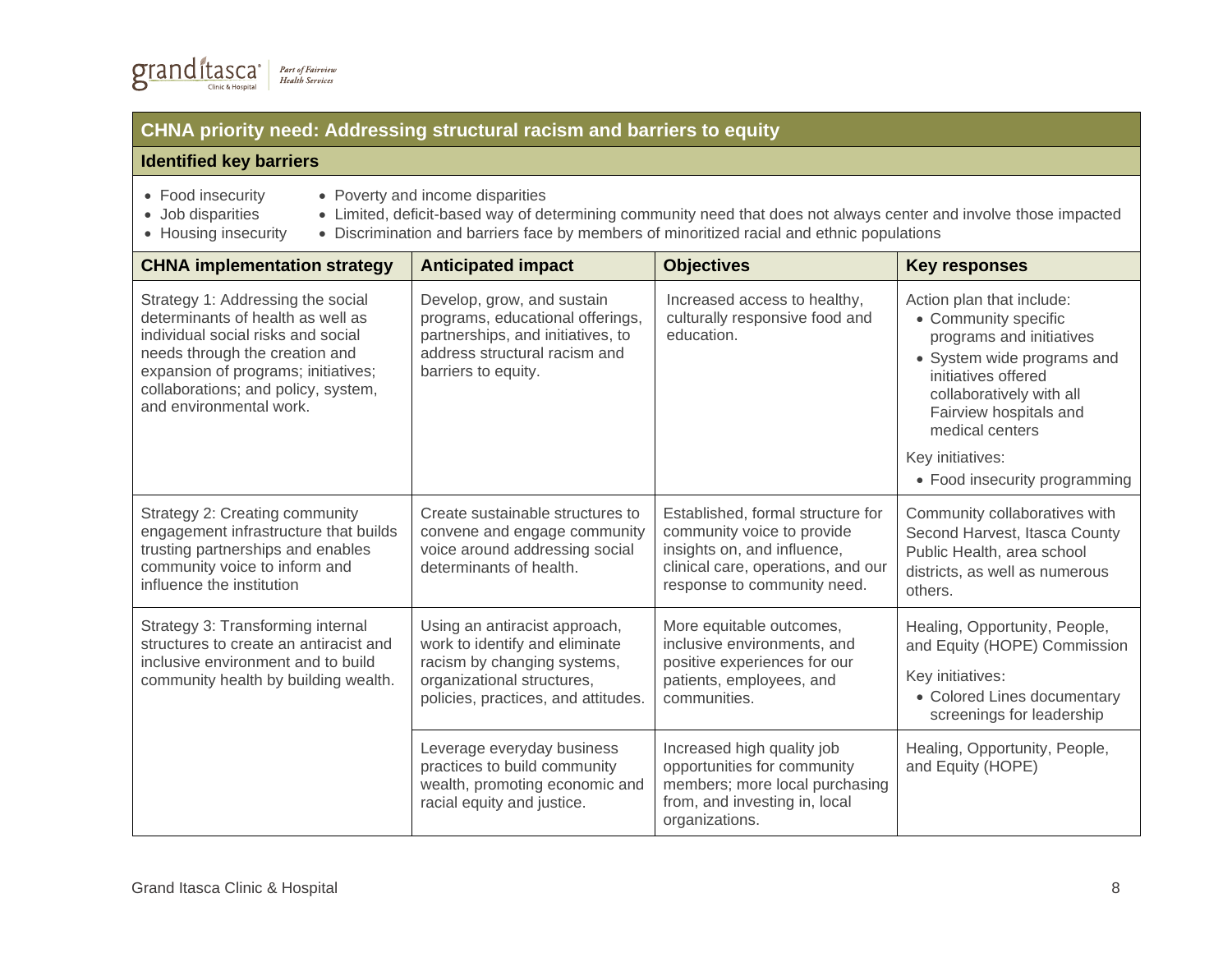

# <span id="page-8-0"></span>**Grand Itasca Clinic and Hospital annual action plan**

Grand Itasca Clinic and Hospital has a CHNA Action Plan that will be updated annually. The action plan will support our vision of community health equity by rolling up to our system CHNA implementation strategies and addressing priority needs as indicated in the tables on the previous pages. They will detail the specific and measurable steps we will take during that year to drive change. These will be updated and reported on annually in collaboration with the Grand Itasca Clinic and Hospital community committees, hospital and medical center leadership, and other local stakeholders.

Each hospital and medical center action plan contain three components:

- 1. Community-specific programs, initiatives, and collaboratives
- 2. Systemwide programs, initiatives, and collaboratives
- 3. Policy, systems, and environmental change work

# <span id="page-8-1"></span>**Planned collaboration**

Fairview and Grand Itasca Clinic and Hospital cannot do this work alone. Accomplishing our vision will take strong and ongoing partnership and collaboration locally and statewide across a variety of sectors. We collaborate with local public health, schools, faith-based organizations, civic organizations, hunger relief organizations, social services organizations, other health systems, and federally qualified health centers. We will continue to identify, and engage with these, and additional stakeholders.

## <span id="page-8-2"></span>**Resources contributed by Grand Itasca Clinic and Hospital**

Grand Itasca Clinic and Hospital will contribute resources including staff, financial support, charitable donations, and operating budgets for programs. It will also encourage staff to volunteer with local organizations through our employee volunteerism program. Fairview has committed to investing in internal infrastructure, planning and resources through Healing, Opportunity, People, and Equity (HOPE) Commission, Office of Diversity Equity Inclusion, and as an Anchor Institution.

# <span id="page-8-3"></span>**Conclusion**

In terms of process, Grand Itasca Clinic and Hospital Board of Directors adopted the Grand Itasca Clinic and Hospital CHNA Implementation Strategy Report in April 2022. The Grand Itasca Clinic and Hospital CHNA Implementation Strategy Report was made publicly available on our website on May 15, 2022 and will be executed during fiscal years 2022-2024. For more information about the Grand Itasca Clinic and Hospital Community Action Plan email us at: [CommunityEngagement@fairview.org.](mailto:CommunityEngagement@fairview.org)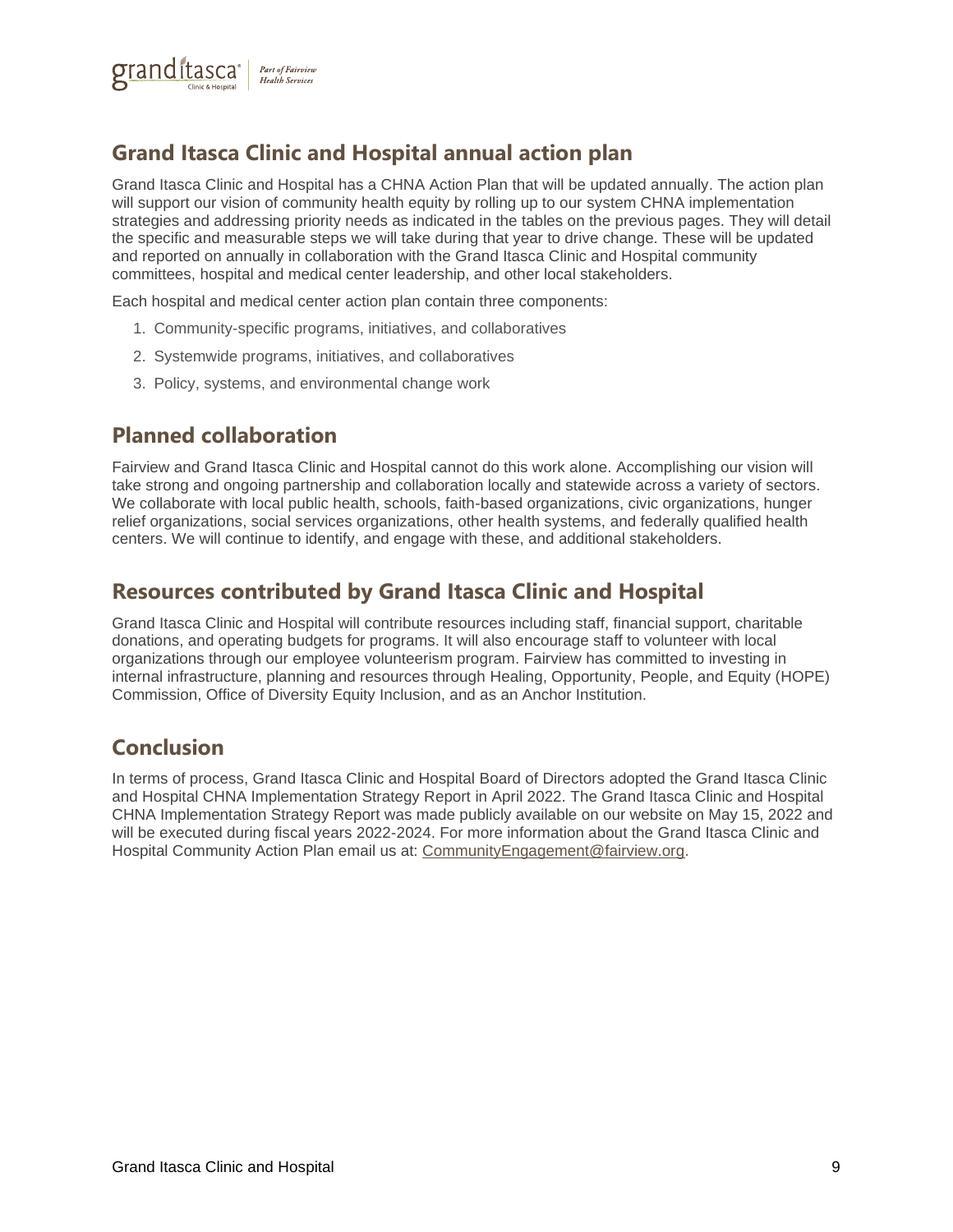

# **Citations**

<sup>1</sup> Venkataramani AS, O'Brien R, Tsai AC. Declining Life Expectancy in the United States: The Need for Social Policy as Health Policy. JAMA. 2021;325(7):621–622. doi:10.1001/jama.2020.26339.

<sup>2</sup> Artiga, Samantha and Elizabeth Hinton. Beyond Health Care: the Role of Social Determinants in Promoting Health and Health Equity. Kaiser Family Foundation. Published May 10, 2018. Retrieved from: https://www.kff.org/racial-equity-and-health-policy/issue-brief/beyond-health-care-the-roleofsocial-determinants-in-promoting-health-and-health-equity/ Accessed October 4, 2021.

<sup>3</sup> Hood, Carlyn, Keith Gennuso, Geoffrey Swain and Bridget Catlin. "County Health Rankings: Relationships between Determinant Factors and Health Outcomes." American Journal of Preventive Medicine 50.2 (February 2016) pp. 129-35. Retrieved from: https://www.sciencedirect.com/science/article/pii/S0749379715005140?via%3Dihub Accessed September 28, 2021.